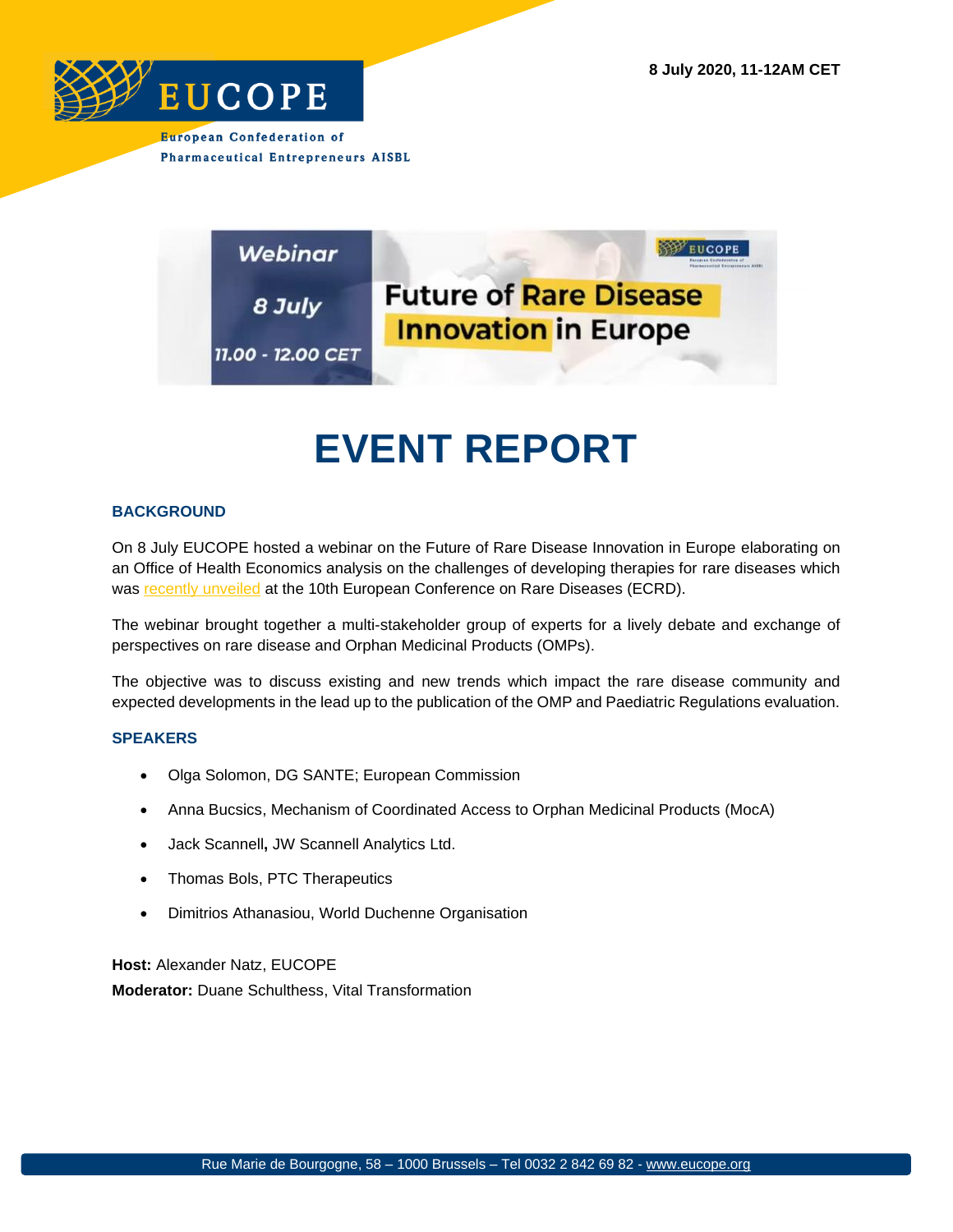

**Alexander Natz, Secretary General of EUCOPE** kicked off the event stressing the importance of the moment we are going through, in view of the ongoing Pharmaceutical Strategy consultation process and the upcoming publication of the evaluation on the OMP and Paediatric Regulations. He noted how a larger part of society has come to recognise the pharmaceutical industry as one of the drivers for the economy and its importance to the economic recovery, in light of the pandemic.

Regulation on OMPs had an evident positive impact on research, development and innovation to the benefit of rare disease patients, but more needs and can be done.

The discussion among the panellist started with a survey question to the audience:

'*On a scale of 1 to 5, with 5 being 'Completely Agree', how strongly do you agree with the following statement:* 

*"Given the experience of COVID-19, it is vital that Europe supports home-grown companies developing OMPs from EU original research."*'

## **Results of the poll showed that around three quarters of those that responded somewhat or completely agree with this statement**.

Vital Transformation showed a graph which illustrates the decline over the last 20 years in EU designation and authorisation in comparison with US trends. However, **Olga Solomon, Head of Medicines: Policy, Authorisation and Monitoring Unit at DG SANTE** stressed the importance of contextualising the data and trend within a multifactorial environment. A thorough analysis is needed before arriving at conclusions. The comparison with US would be an oversimplification because the evaluation criteria to obtain the marketing authorisation - and almost the entire system - are different. For instance, it can happen that some orphan products are available in the EU but not in the US and others in the US but not in the EU. This year there are already 10 new authorised orphan products in the EU.

The European Commission is now working to make a clear pathway for pharmaceutical companies by evaluating the factors that influence and contribute to the development and accessibility to OMPs.

Ms Solomon reiterated that small to medium-sized enterprises (SMEs) are at the heart of every policy the European Commission is taking and they are extremely important to the development in the field.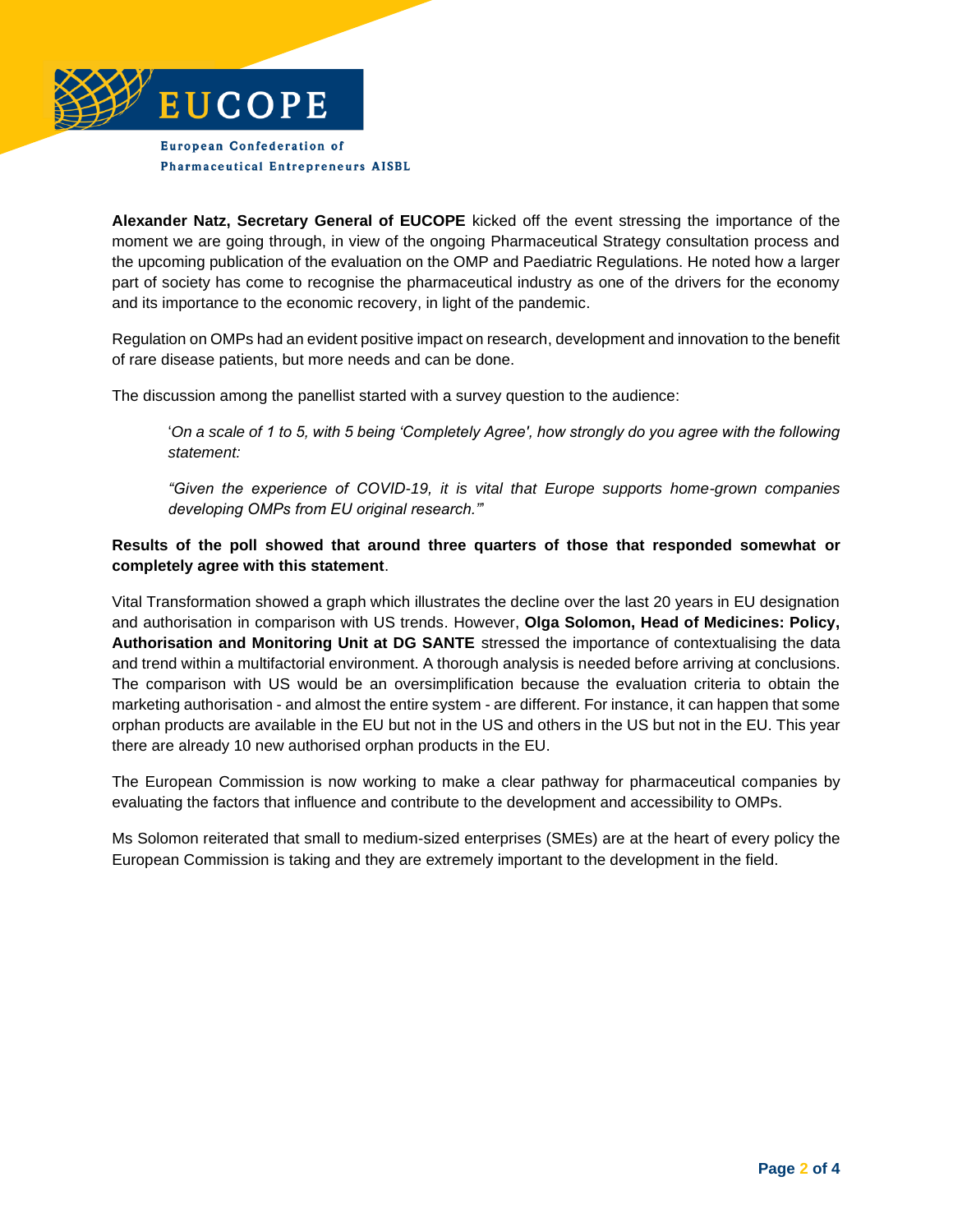

However, there is room for improvement. Patient access to new orphan medicines is highly varied across Europe, as remarked by **Thomas Bols, representative of medium-sized companies (PTC Therapeutics**); not all countries have access to medicines authorised in the EU. He also shed light on the incongruencies with the European Commission on the terminology used for defining



SMEs. Overall, he expressed optimism towards the future of rare disease innovation in the EU. Yet, some OMPs with authorisation are not accessible however, unlike general beliefs would have us think, there is not a direct correlation with the wealth of a country and availability. The explanation instead is found in different reimbursement systems. He hopes to see more dialogue between European authorities and Member States.

The speaker representing the investment sector, **Jack Scannell (JW Scannell Analytics Ltd)** stressed the fact that the EU is lagging behind the US and the Asian markets because the approval pathway is not attractive, while in the US the sector deploys sizeable capital.

**Anna Bucsics, Project Advisor to Mechanism of Coordinated Access to orphan medicinal products – MoCA,** outlined how an integrated approach between Health Technology Assessment (HTA) and legal frameworks is very much needed to support EU competitiveness in the area of rare diseases to the benefit of patients. The entire system needs to be better integrated with multi-stakeholder interactions for achieving tangible outcomes.

Building on these arguments, the patient representative **Dimitrios Athanasiou (World Duchenne Organisation)** stressed the pivotal role of data, Real World Evidence (RWE), and patient reported outcomes (PROs). Evidence and interoperability of data contribute to breaking down siloed work and make integrated assessments possible, that ultimately shape reimbursement systems. The importance of having RWE and disease registries was an area of consensus among the panellists. Disease registries can support ground-breaking discoveries in R&D, better understand the outcomes and improve patient safety. On this aspects, Olga Solomon reminded that, ultimately, some aspects are Member States' competence and the right environment needs to be in place. She highlighted that there is currently a lot of work underway to encourage the use of RWE, but that there is a need to "learn from this and build a system that integrates RWE".

According to the last data available, since 2000, the number of authorised orphan medicines increased from 8 to 169 and has benefitted about 6.3 million patients in the EU. This was possible because the